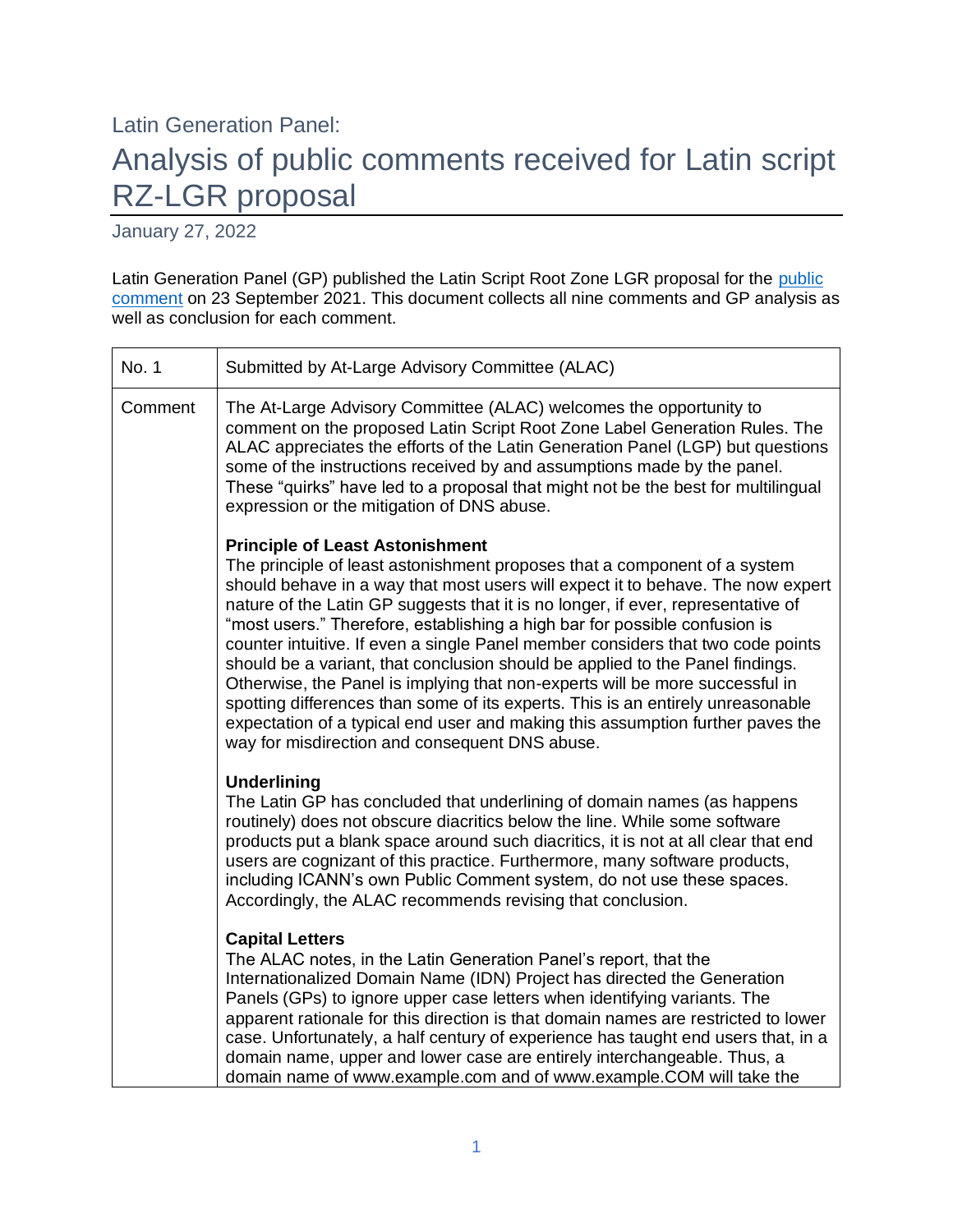|                      | user to the same place. The users neither know nor care that this is an artifact<br>of their browser, rather than a feature of the DNS.                                                                                                                                                                                                                                                                                                                                                                                                                                                                                                                                                                                                                                       |
|----------------------|-------------------------------------------------------------------------------------------------------------------------------------------------------------------------------------------------------------------------------------------------------------------------------------------------------------------------------------------------------------------------------------------------------------------------------------------------------------------------------------------------------------------------------------------------------------------------------------------------------------------------------------------------------------------------------------------------------------------------------------------------------------------------------|
|                      | As a result, if the user is presented with a domain name using Cyrillic lower<br>case for the TLD, such as www.example.com, they will naturally interpret it to be<br>the usual .com, just with the TLD capitalized. What they will NOT do, despite in<br>expectation of the IDN Project, is look at the TLD and notice the third letter<br>doesn't look like a Latin lower case M and conclude this is not a .com domain<br>name. The potential for DNS abuse is obvious.                                                                                                                                                                                                                                                                                                    |
|                      | Accordingly, the ALAC encourages the LGP to revisit the instructions, attributed<br>to the IDN Project, and consider treating capital letters as a special case.                                                                                                                                                                                                                                                                                                                                                                                                                                                                                                                                                                                                              |
|                      | <b>Repertoire</b><br>The objective of the IDN Project is to make domain names available in the<br>languages of all non-native speakers of English. To restrict the repertoire for the<br>Latin script to less than half of the living languages which use that script is<br>contrary to that goal. The ALAC believes that the LGP should go back and<br>include all of the languages which use the Latin script. (At a minimum,<br>languages which have more native speakers than the smallest of the "official<br>languages" which are already included, should be added.) For example,<br>Hawaiian has perhaps 25,000 native speakers, but is included because it is an<br>official language of the State of Hawaii, despite the stated threshold of 1 million<br>speakers. |
|                      | <b>Conclusion</b><br>It is the considered position of the ALAC that, while great strides have been<br>made by the Latin Generation Panel, more must be done to enable more users,<br>with sufficient security, to use the DNS. Again, we appreciate the opportunity to<br>comment on the draft proposal and look forward to further discussions on this<br>topic.                                                                                                                                                                                                                                                                                                                                                                                                             |
|                      | The ALAC Recommends the Latin Generation Panel (LGP) to:<br>Establish a lower bar for possible confusion, as they are the experts -<br>not typical end users. [1]<br>Revise their conclusion that the underlining of domain names (as<br>happens routinely) does not obscure diacritics below the line. [2]<br>Revisit the instructions attributed to the IDN Project and consider<br>treating capital letters as a special case. [3]<br>Include all of the languages which use the Latin script - at a minimum,<br>languages which have more native speakers than the smallest of the<br>"official languages" which are already included, should be added. [4]                                                                                                               |
| Latin GP<br>Analysis | [1] Principles for Variants                                                                                                                                                                                                                                                                                                                                                                                                                                                                                                                                                                                                                                                                                                                                                   |
|                      | The LGR procedure, and guidance from the Integration Panel, gave the Latin<br>script GP the guidelines for its work. The principle referred to in the comments<br>- Least Astonishment Principle- is one of the many principles that the panel<br>needed to balance in the conclusions of the work on repertoire and variants.                                                                                                                                                                                                                                                                                                                                                                                                                                                |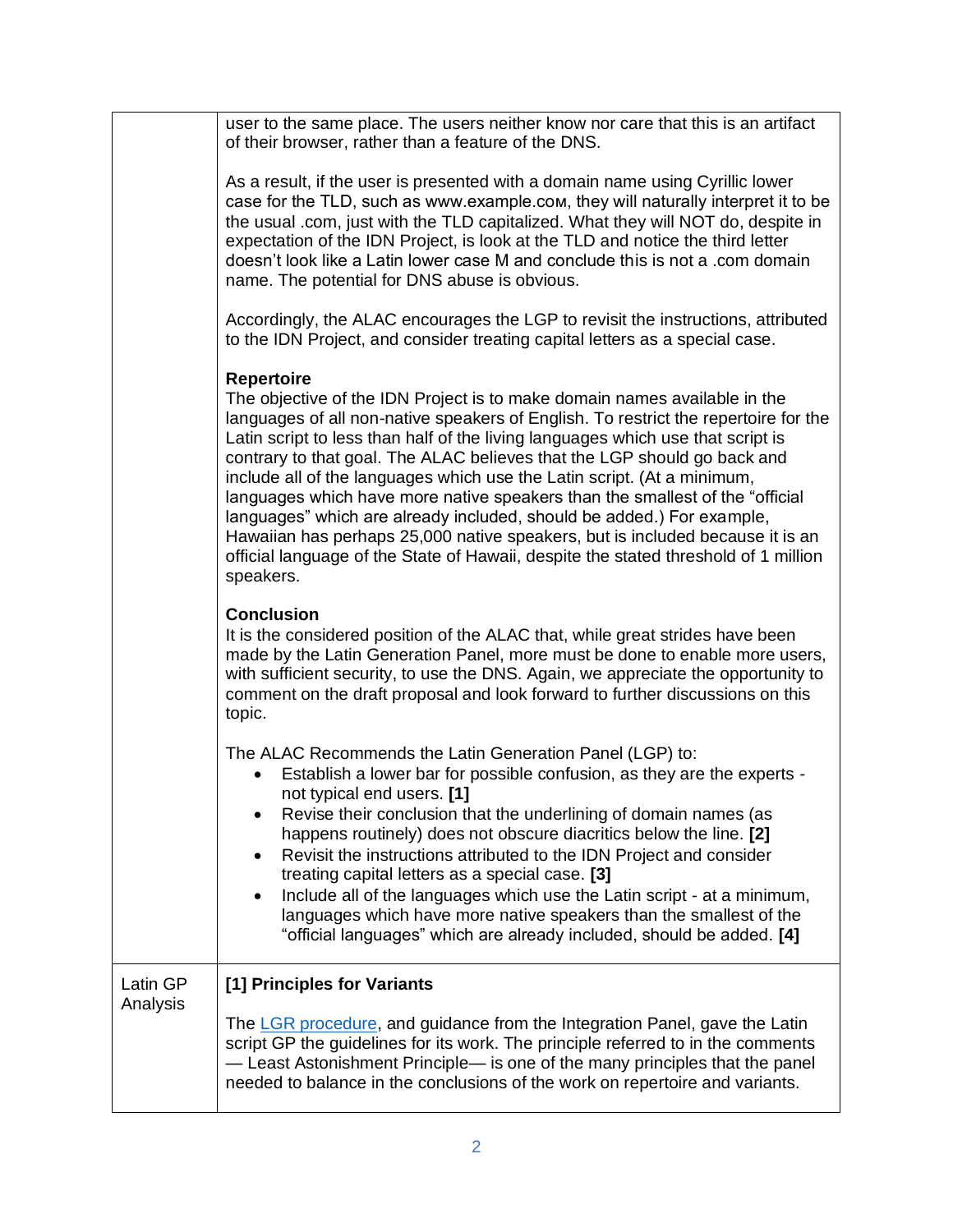However, the fundamental principle was that the RZ-LGR must not be subject to appeal when applied to candidate TLD strings, and therefore only clear cases of variants should be admitted in the LGR algorithm. Those include true homoglyphs, clearly visibly confusable pairs or sets, and clear cases where glyphs are used interchangeably. The Latin GP proposal includes and describes all three types. Mere visual similarity cases were classified to be included in the list of confusable pairs or sets outside the formal LGR.

In the specific case of letters e and é (in public comment #3 and comment#4 to the Latin GP proposal) these are not judged to meet the criteria that the Latin GP has followed and are described in the Latin GP proposal.

Also, it is worth noting that the RZ-LGR is not envisioned as the only tool to validate and review top-level label applications. The RZ-LGR will speed certain mechanical calculations, but it is anticipated to be a complementary to a DNS Stability and Visual Similarity Review Panels (e.g., [Final Report of the GNSO](https://gnso.icann.org/sites/default/files/file/field-file-attach/final-report-newgtld-subsequent-procedures-pdp-02feb21-en.pdf)  [New gTLD Subsequent Procedures,](https://gnso.icann.org/sites/default/files/file/field-file-attach/final-report-newgtld-subsequent-procedures-pdp-02feb21-en.pdf) Topic 24, under consideration by the ICANN board), also in upcoming rounds, which together would make a comprehensive final determination of eligibility for top-level domains.

#### **[2] Underlining**

In the case of the underlining of a hypertext the Latin GP made two conclusions:

On one hand, that underlining can create confusion and make otherwise distinct glyphs indistinguishable. This is true because a line over a glyph may obfuscate certain characteristics of it.

On the other hand, creating variants will not fully resolve the issue of confusable domain names, because the underlining feature obfuscates the text displayed to the users ("the link") —the text that embeds a fully qualified domain name (FQDN) or, more generally, a Uniform Resource Locator (URL) — and not the domain name per se. The domain name remains unaltered for the end user to inspect.

Furthermore, the link is defined by the content creator, and it does not have to match the URL at all. An example of the link is the text "*click here*" which when clicked or tapped the application takes the user to the URL that is embedded in the link. No variant mechanism could avoid this. Therefore, the Latin GP resolved not to create variant relationships due to underlining.

A more detailed discussion of the issue can be found in Section 6.4.1. of the [Proposal.](https://www.icann.org/en/system/files/files/proposal-latin-lgr-27jan22-en.pdf)

#### **[3] Capital Letters**

Capital letters as such are not IDNA 2008 protocol valid and can therefore never be included in the repertoire. Capital letters can, however, in many cases be used instead of the equivalent lower-case letter. Web browsers will down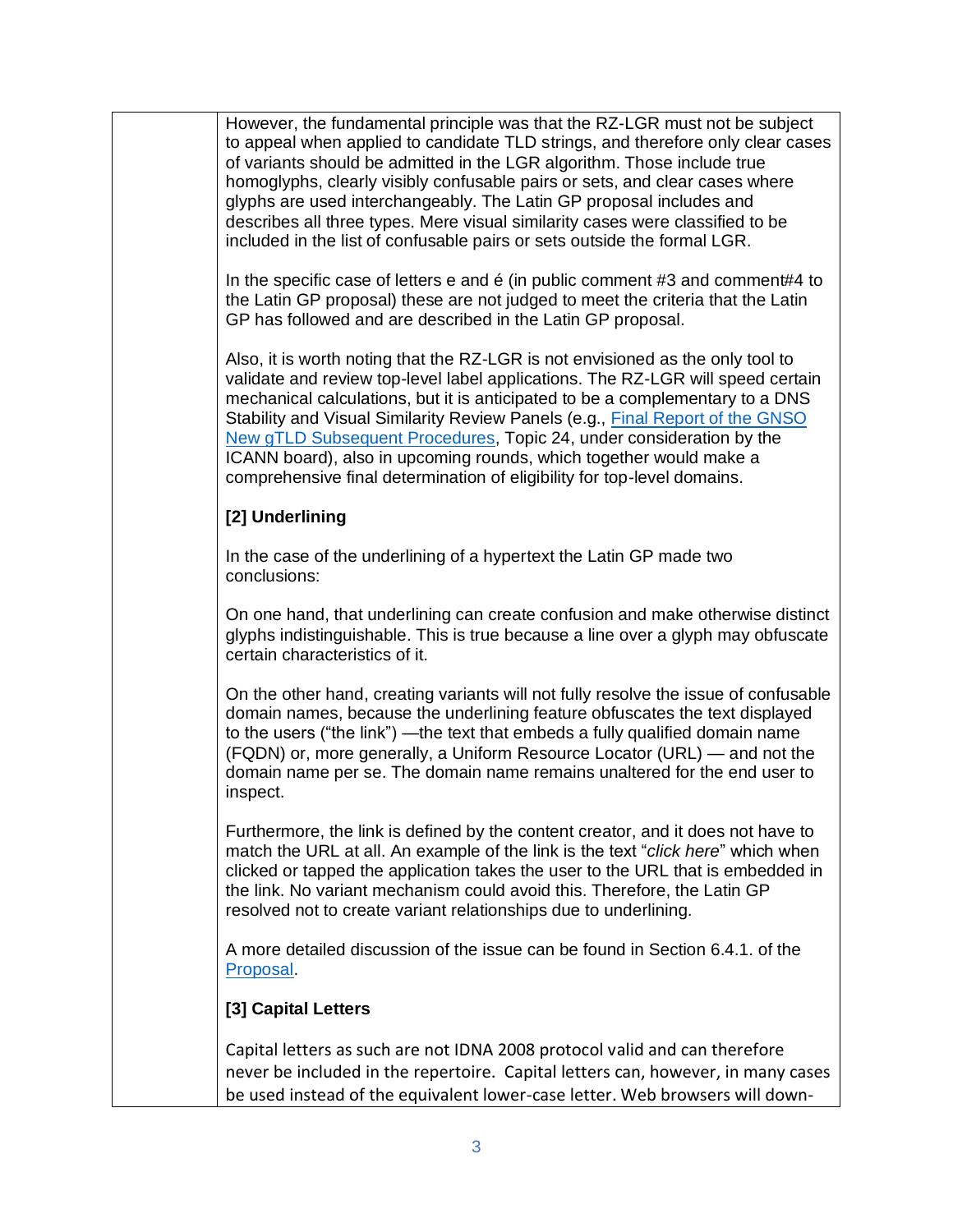case IDN names before IDNA preparation. The Latin GP, however, has only considered capital letters in the special case of dotted and dotless letter I, both small letter and capital letter as part of the IDNA 2003 compatibility analysis. See Section 6.4.2.2 of the [Proposal](https://www.icann.org/en/system/files/files/proposal-latin-lgr-27jan22-en.pdf) for details.

## **[4] Repertoire**

The Latin GP agrees with the assertion that, in general, the availability and adoption of Internationalized Domain Names enable communities around the world to create and use online identifiers that best represent their needs.

#### **Repertoire selection**

The Latin Script is used by 1,189 languages as listed on [Omniglot page](https://omniglot.com/writing/langalph.htm) (accessed on 13 January 2022). The core alphabet set is comprised by letters A through Z. The usage of these languages varies as does the composition of their alphabets. Some languages show strong usage and are well documented, while other languages lack of authoritative sources for validation.

The universe of letters and marks — or starting repertoire — available to the Latin GP was limited in two ways. On a protocol level, IDNA calculates which Unicode code points match the criteria (e.g. lower case letters, etc.); on a policy level, the Integration Panel excludes certain code points that have been identified as a risk to be used at the root level — in addition to the exclusion of digits and the hyphen. This initial repertoire is called the Maximal Starting Repertoire (MSR) — which all Generation Panels used for their own LGR proposals.

The Latin GP needed to find a practical method to determine the selection of its own repertoire — using the MSR as a starting point. But most importantly, determine a process to navigate through potentially hundreds of alphabets with the limited time and resources available to the panel.

The Expanded Graded Intergenerational Disruption Scale [\(EGDIS\)](https://www.ethnologue.com/about/language-status) provides a measure what could be considered as vitality or strength of a given language. The Latin GP worked through the list of languages that were in the levels 0 through 4 of the EGDIS scale, because these levels showed attributes of sustainability and widespread usage. Levels 5 and higher signal attributes from lower widespread usage to being in the path to extinction.

| <b>Level</b>  | Label           |                                                                                                                                 |
|---------------|-----------------|---------------------------------------------------------------------------------------------------------------------------------|
| 0             | International   | The language is widely used between nations in trade,<br>knowledge exchange, and international policy.                          |
|               | <b>National</b> | The language is used in education, work, mass media,<br>and government at the national level.                                   |
| $\mathcal{D}$ | Provincial      | The language is used in education, work, mass media,<br>and government within major administrative<br>subdivisions of a nation. |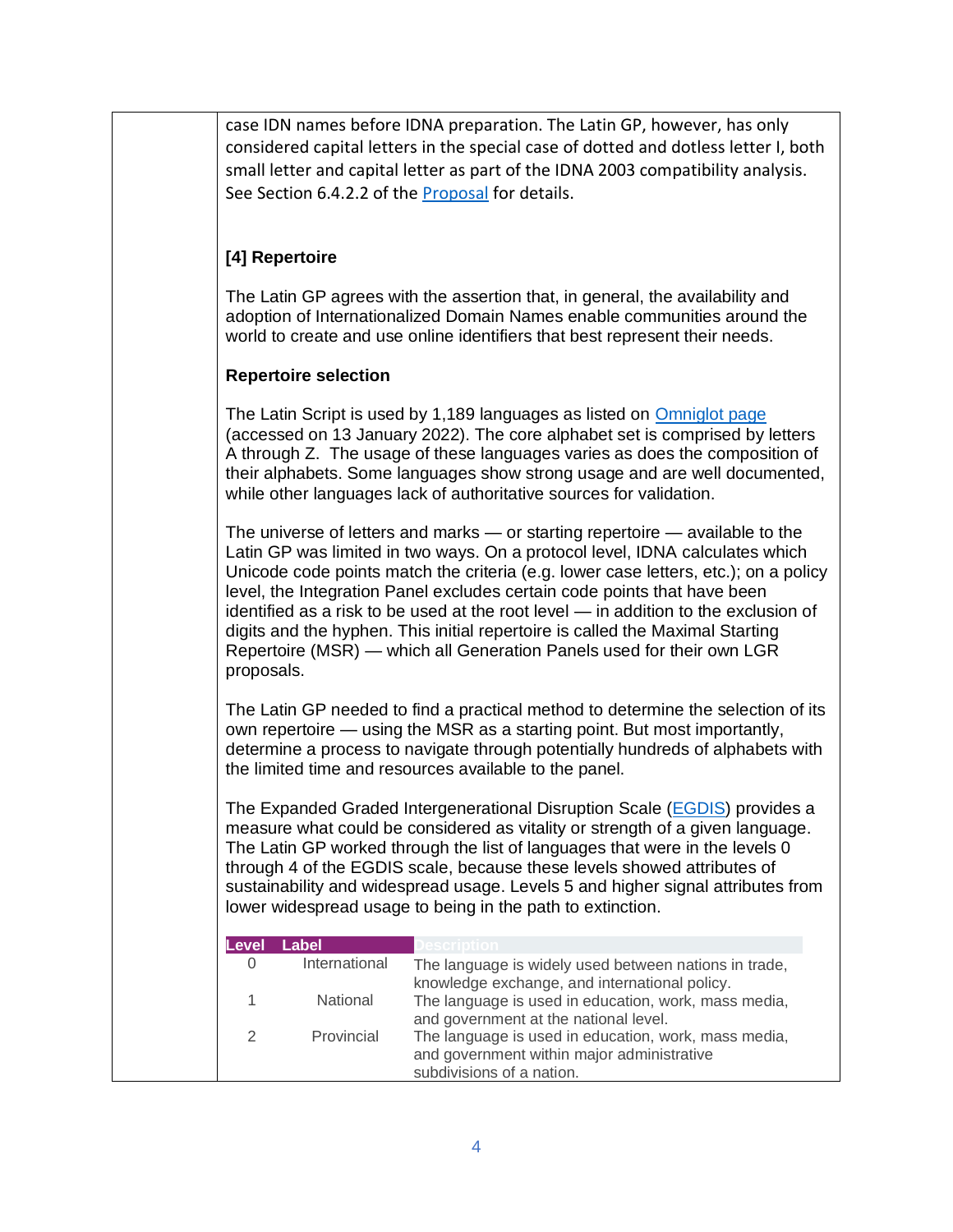|            | 3<br>Wider<br>Communication<br>Educational<br>4<br>resources. | The language is used in work and mass media without<br>official status to transcend language differences across<br>a region.<br>The language is in vigorous use, with standardization<br>and literature being sustained through a widespread<br>system of institutionally supported education.<br>Exceptionally, the Latin GP panel decided to include languages in the EGDIS<br>scale 5 but limited to those languages that exceeded one million native<br>speakers. This was necessary to limit the scope of the work due to limited                                                                                                                                                                                                                                                                                                                                                                                                                                                   |
|------------|---------------------------------------------------------------|------------------------------------------------------------------------------------------------------------------------------------------------------------------------------------------------------------------------------------------------------------------------------------------------------------------------------------------------------------------------------------------------------------------------------------------------------------------------------------------------------------------------------------------------------------------------------------------------------------------------------------------------------------------------------------------------------------------------------------------------------------------------------------------------------------------------------------------------------------------------------------------------------------------------------------------------------------------------------------------|
|            | 5<br>Developing                                               | The language is in vigorous use, with literature in a standardized<br>form being used by some though this is not yet widespread or<br>sustainable.                                                                                                                                                                                                                                                                                                                                                                                                                                                                                                                                                                                                                                                                                                                                                                                                                                       |
|            | languages.                                                    | The Latin GP panel was confident that this method, while not comprehensive of<br>all languages, was a good representation of the Latin alphabet used in many                                                                                                                                                                                                                                                                                                                                                                                                                                                                                                                                                                                                                                                                                                                                                                                                                             |
|            | writing is not conclusive).                                   | With respect to the examples referred to in the comments. The Hawaiian<br>language had, at the time of review, an EGDIS scale of 2, while Obolo<br>(https://www.ethnologue.com/size-and-vitality/ann) with 300,000+ native<br>speakers an EGDIS scale of 5-6a. On this point, the Latin GP Panel would like<br>to note that while a specific Language's alphabet was reviewed there is no<br>guarantee that all words in that specific language can be represented in a top-<br>level domain name. Quite the opposite. For example, the Okina letter from the<br>Hawaiian alphabet resembles the apostrophe, which is prohibited by the<br>protocol. The MSR excludes all letters whose visual representation is too close<br>to a prohibit code point's visual representation. In contrast, the Obolo alphabet<br>(despite not being reviewed) is well represented in the Latin Script repertoire<br>except for one letter ('a' with caron which is used to indicate tone, but usage in |
|            | labels.                                                       | The proposal for a Latin Script LGR for the root zone is meant for mnemonics,<br>not words. Even if a language is listed, it does not mean all words from that<br>language can be represented as a domain name in the DNS, quite the contrary.<br>Also, adding more languages to the review cycle does not guarantee finding<br>new letters to be incorporated in the LGR. To conclude, while not all languages<br>were reviewed individually, because of a cost efficiency decision, the Latin GP<br>asserts that the overlap among language's alphabets provides reasonable<br>coverage to all languages using the Latin script in the selection of top-level<br>The GP will include a note in the LGR Proposal to clarify this topic.                                                                                                                                                                                                                                                 |
| Conclusion | the Proposal.                                                 | [1], [2], [3] No requirement to update the proposal.<br>[4] The note on repertoire is added to the LGR proposal. See section 5.2.1 of                                                                                                                                                                                                                                                                                                                                                                                                                                                                                                                                                                                                                                                                                                                                                                                                                                                    |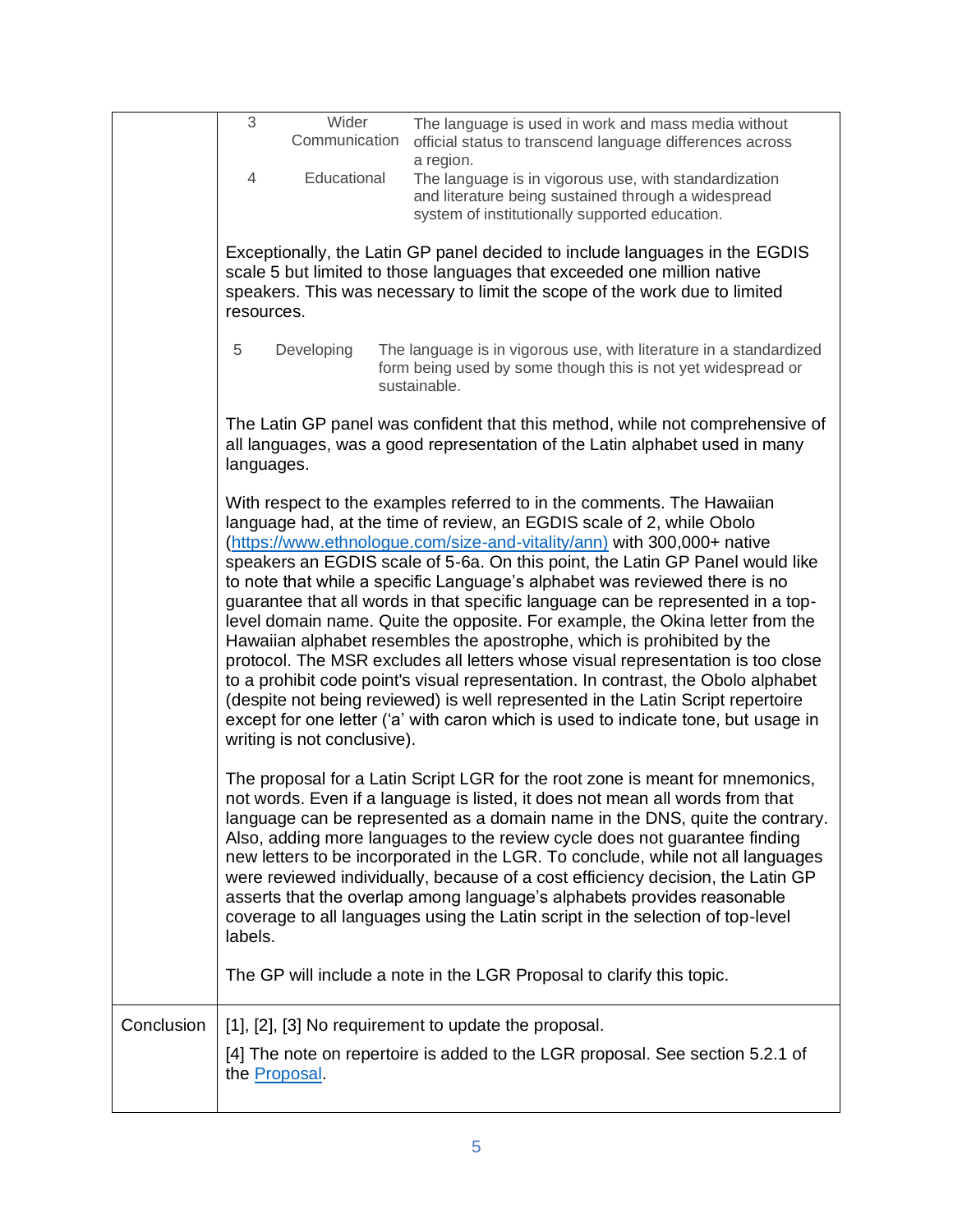| No. 2                | Submitted by Registries Stakeholder Group (RySG)                                                                                                                                                                                                                                                                                                                                                                                                                                                                                                                                                                                                                                                                           |
|----------------------|----------------------------------------------------------------------------------------------------------------------------------------------------------------------------------------------------------------------------------------------------------------------------------------------------------------------------------------------------------------------------------------------------------------------------------------------------------------------------------------------------------------------------------------------------------------------------------------------------------------------------------------------------------------------------------------------------------------------------|
| Comment              | The Registries Stakeholder Group (RySG) welcomes the opportunity to<br>comment on this report and thanks ICANN and the Community for the<br>continued work to develop Reference Label Generation Rules (LGRs). The<br>development and dissemination of additional resources is appreciated and the<br>RySG continues to see the value of Internationalized Domain Names (IDNs) to<br>further the goals of competition and consumer choice for internet users<br>globally.<br>The RySG again thanks ICANN for developing and disseminating these LGR<br>resources. We look forward to further discussions on developing a process for<br>adopting Reference LGRs within the multistakeholder policy development<br>process. |
| Latin GP<br>Analysis | The GP thanks the RySG for the comment.                                                                                                                                                                                                                                                                                                                                                                                                                                                                                                                                                                                                                                                                                    |
| Conclusion           | No requirement to update the proposal.                                                                                                                                                                                                                                                                                                                                                                                                                                                                                                                                                                                                                                                                                     |

| No. 3   | Submitted by CORE Association                                                                                                                                                                                                                                                                                                                                                                                                                                                                                                                                                                                                                                                                                                                                                                                                                                                                                                                                                                                                                                                                                                                                                 |
|---------|-------------------------------------------------------------------------------------------------------------------------------------------------------------------------------------------------------------------------------------------------------------------------------------------------------------------------------------------------------------------------------------------------------------------------------------------------------------------------------------------------------------------------------------------------------------------------------------------------------------------------------------------------------------------------------------------------------------------------------------------------------------------------------------------------------------------------------------------------------------------------------------------------------------------------------------------------------------------------------------------------------------------------------------------------------------------------------------------------------------------------------------------------------------------------------|
| Comment | Consideration of diacritics as variants [1]                                                                                                                                                                                                                                                                                                                                                                                                                                                                                                                                                                                                                                                                                                                                                                                                                                                                                                                                                                                                                                                                                                                                   |
|         | We disagree with the general exclusion of diacritics as variants of the base<br>characters. that is, a and a acute or grave or a and a with tilde are not<br>considered as variants. We have the impression that this exclusion is not<br>warranted in the real world of DNS usage. The fact is that if we were to ask any<br>user whether sãopaulo.tld, méxico.tld or québec.tld are the same domains as<br>saopaulo.tld, mexico.tld and quebec.tld everybody (but some IDN experts,<br>typographers or language teachers, perhaps) would say they are the same. The<br>reason is not simply visual. It is the obstinate realiy of over 25 years of strong<br>conviction that words with diacritics are used in domain names without them. It<br>is fair to say that as an industry we have failed to provide a compehensible and<br>easy use of IDNs so far. But the net result is what it is: users will universally see<br>the string without the diacritic as the "main" version of the one with such<br>diacritic. Perahps not in German where Mûller.tld "may" also be mueller.tld, but<br>it is certainly the overwhelming view of Latin-script users as of today. We |
|         | believe that the standard that should be applied when considering variants is<br>not only, and not mainly, the percepcion of, say, typography experts or IDN<br>experts but, rather, that of the average DNS user. We also believe that the                                                                                                                                                                                                                                                                                                                                                                                                                                                                                                                                                                                                                                                                                                                                                                                                                                                                                                                                   |
|         | result seems guided by the principle of limiting the number of variants, but in<br>our opinion the goal should be to serve the best interests of the useers and<br>prevent excessive confusion, not a quantitative, aprioristic, question of principle.                                                                                                                                                                                                                                                                                                                                                                                                                                                                                                                                                                                                                                                                                                                                                                                                                                                                                                                       |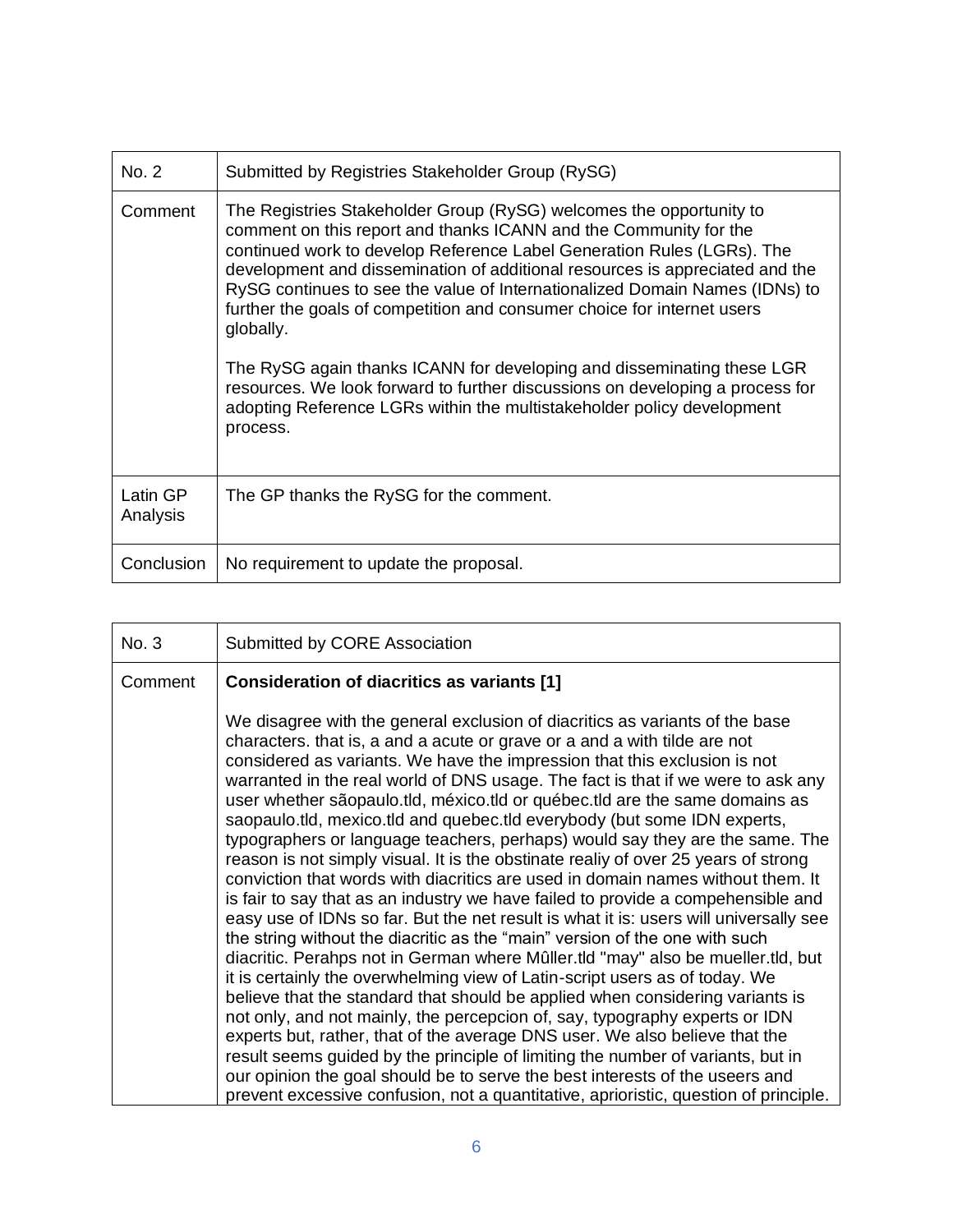This point about diacritics has a clear and direct implication in existing TLDs, for instance .quebec managed by a customer of CORE. It is evident to any one in Québec, and also any DNS user aware of what a diacritic is, that .quebec and .québec can simply not be 2 different things, two different TLDs. They must be a single TLD, managed by the same Registry where second-level domains in both the version with accent and without it must belong to the same Registrants managed by the same Registrars, with the same Nameservers…. In practical terms, .quebec and .québec must be variants of the same TLDas anything else would be closer to a fraud than a confusion. The point is not that they are similar, is that they cannot be perceived as anything else than variants of the same thing. We request, therefore that the question of diacritics be revisited in view of accepting them as variants when warranted.

#### **Inclusion of additional code points such as middle dot [5]**

We respectfully disagree with the exclusion of some codepoints which are, for example, perfectly acceptable according to IDNA 2008 and used at the second level by many Registries without any known issue. One such case is the "Ela geminada" for Catalan language, which uses Middel dot (U+00B7) between two Latin letter "l" (U+006C)

The reason seems to be clear but purely formal: the "Middle dot" is in a given list and not another and needs some "context". But the former argument is basically based in history more than function; and the second is weak in the sense that there is no real "context" in the sense that the codepoint behaves differently in different locations, before or after given codepoints etc. It is a simple, fixed and unmutable rule: can only be used between that character. Nothing else. We understand the preference for a conservative approach, and if the discussion had lasted for 2 hours, we would understand the outcome. But after so many years, we expect that the aprioristic questions of principle should not prevail without any real check over "how it really works". We therefore request that the discussion on this concrete codepoint be reopened.

#### **Other Comments (on Language list ordering) [6]**

We would like to express our respect and gratitude to all individuals involved in this effort. We also thank them for taking into account a large number of languages, going beyond ISO 639-1 list and well into the ISO 639-2 one. Nevertheless, we find unnecessary and unfortunate to use the EGIDS Scale to "rank" languages in the provided documentation. EGIDS Scale, as developed by SIL/**[Ethnologue.com](https://ethnologue.com/)** may be, besides quite controversial, very useful in sociolinguistics analysis of a given language's "health". But using it here seems like establishing a layered status for languages for IDN or DNS usage. In fact, what counts is whether this work has taken into account the characters/codepoints used in a given language, but "ranking" them in your Appendices seems as odd as IANA listing ccTLDs in the root not in alphabetical order but by GDP per capita or by COvID-19 vaccination ratios: both confusing and unwarranted. Please list them by alphabetical order of their ISO 639-2 code.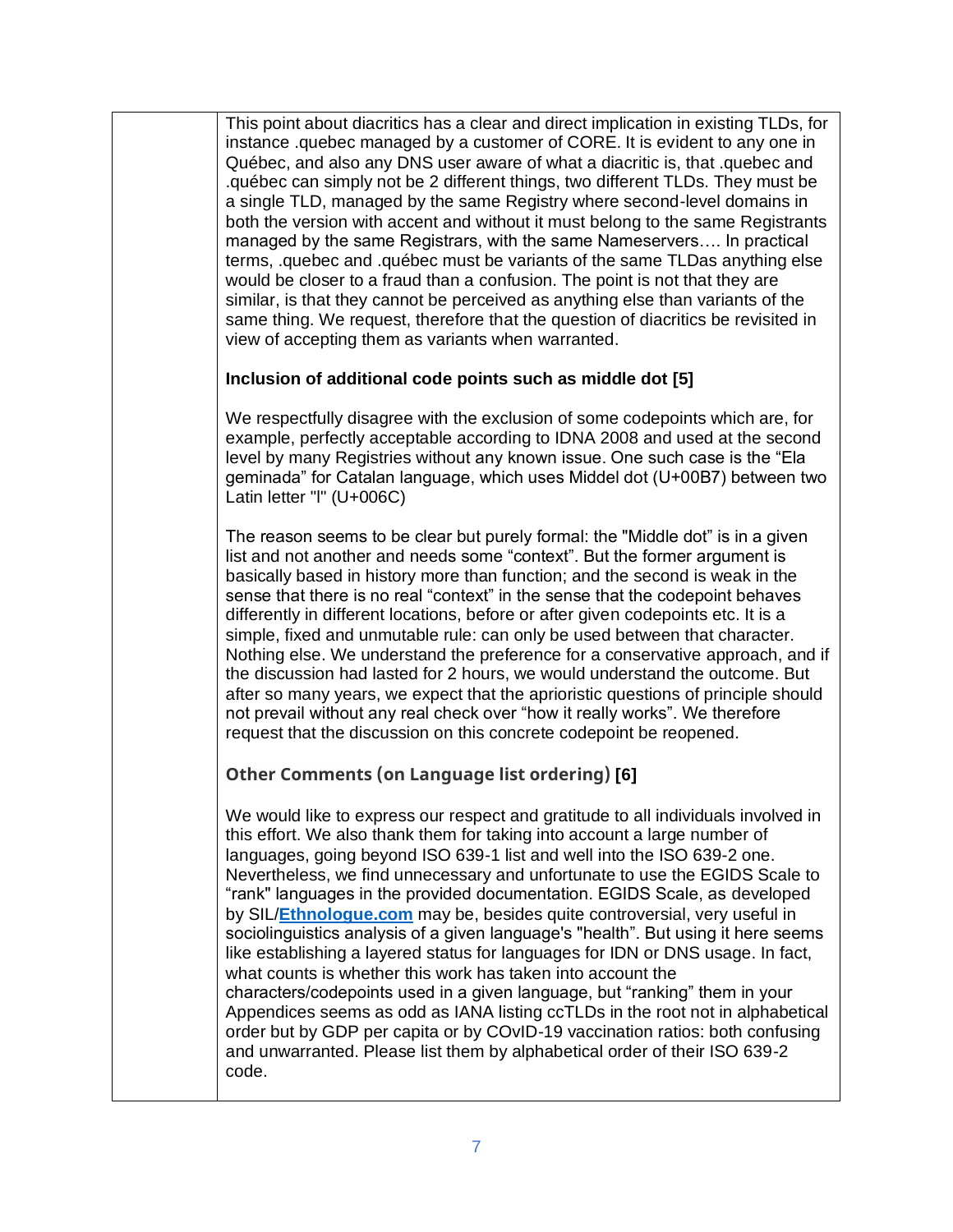| Latin GP<br>Analysis | [1] See Comment 1.                                                                                                                                                                                                                                                                                                                                                                                                                                                                                                         |
|----------------------|----------------------------------------------------------------------------------------------------------------------------------------------------------------------------------------------------------------------------------------------------------------------------------------------------------------------------------------------------------------------------------------------------------------------------------------------------------------------------------------------------------------------------|
|                      | [5] Inclusion of Middle Dot (U+00B7)                                                                                                                                                                                                                                                                                                                                                                                                                                                                                       |
|                      | As has been stated in the Section 5.4.1 of the Proposal, Latin GP proposed for<br>the inclusion of Middle Dot (U+0087). Only code points in MSR can be part of<br>the Latin repertoire, and the proposal was to include Middle Dot in MSR, but<br>that was not even possible by the decision in the "RZ-LGR Procedure", section<br>B.3.4.2 [LGR Procedure]. The rationale behind that decision is that code points<br>classified as CONTEXTO in IDNA 2008 [RFC 5892], which Middle Dot is, must<br>not be included in MSR. |
|                      | As long as Middle Dot is outside MSR it is not even possible for Latin GP to<br>suggest its inclusion in the repertoire.                                                                                                                                                                                                                                                                                                                                                                                                   |
|                      | [6] List of Languages in Appendix B                                                                                                                                                                                                                                                                                                                                                                                                                                                                                        |
|                      | The list order by EGDIS scale is not a ranking system of languages, but the<br>designation by the scale definition (e.g., 0-International, 1-National, 2-<br>Provincial, etc.). Appendix B simply reflects, for ease of reference, the data<br>points used by the panel in reviewing the alphabets. Languages in each group<br>are listed in alphabetic order as well.                                                                                                                                                     |
| Conclusion           | No requirement to update the proposal.                                                                                                                                                                                                                                                                                                                                                                                                                                                                                     |

| No. 4   | Submitted by PointQuébec                                                                                                                                                                                                                                                                                                                                                                                                                                                                                                                                                                                                                                                                                                                                                                                                                                                                                                                                                                                                                                                                                                                                                                                                                                                                                                                                                                       |
|---------|------------------------------------------------------------------------------------------------------------------------------------------------------------------------------------------------------------------------------------------------------------------------------------------------------------------------------------------------------------------------------------------------------------------------------------------------------------------------------------------------------------------------------------------------------------------------------------------------------------------------------------------------------------------------------------------------------------------------------------------------------------------------------------------------------------------------------------------------------------------------------------------------------------------------------------------------------------------------------------------------------------------------------------------------------------------------------------------------------------------------------------------------------------------------------------------------------------------------------------------------------------------------------------------------------------------------------------------------------------------------------------------------|
| Comment | Consideration of diacritics as variants [1]                                                                                                                                                                                                                                                                                                                                                                                                                                                                                                                                                                                                                                                                                                                                                                                                                                                                                                                                                                                                                                                                                                                                                                                                                                                                                                                                                    |
|         | PointQuébec must respectfully disagree with the conclusion that e with acute<br>(é) and e are not variants. In general with the decision to consider diacritics as<br>irrelevant for variant purposes. While the characters are different from a<br>grammatical and typographic point of view, nobody in Québec, or, as we see it,<br>elsewhere, would consider domain.quebec and domain.québec as different,<br>separate domains, nor, in fact, québec.domain and quebec.domain. Internet<br>users simply got used to write without diacritics as those special characters<br>were not available, first, and not widely used, later. But they are perfectly<br>equivalent in their mind, and their usage. PointQuébec applied in the 2012<br>round for .quebec and has been running the Registry since 2014. It has always<br>offered IDNs at the second level as bundles with optional activation: i.e.<br>québec.quebec and quebec.quebec are treated as variants of the same<br>domain. In the 2012 round TLDs in ASCII were not allowed to indicate any<br>future variant, for the purely formal reason that the LGR system now being<br>developed did not exist yet, and somebody apparently thought that ASCII and<br>Latin Script were exactly the same. We firmly believe this must be corrected<br>now and respecfully request that the discussion on at very least "e" and "é" with |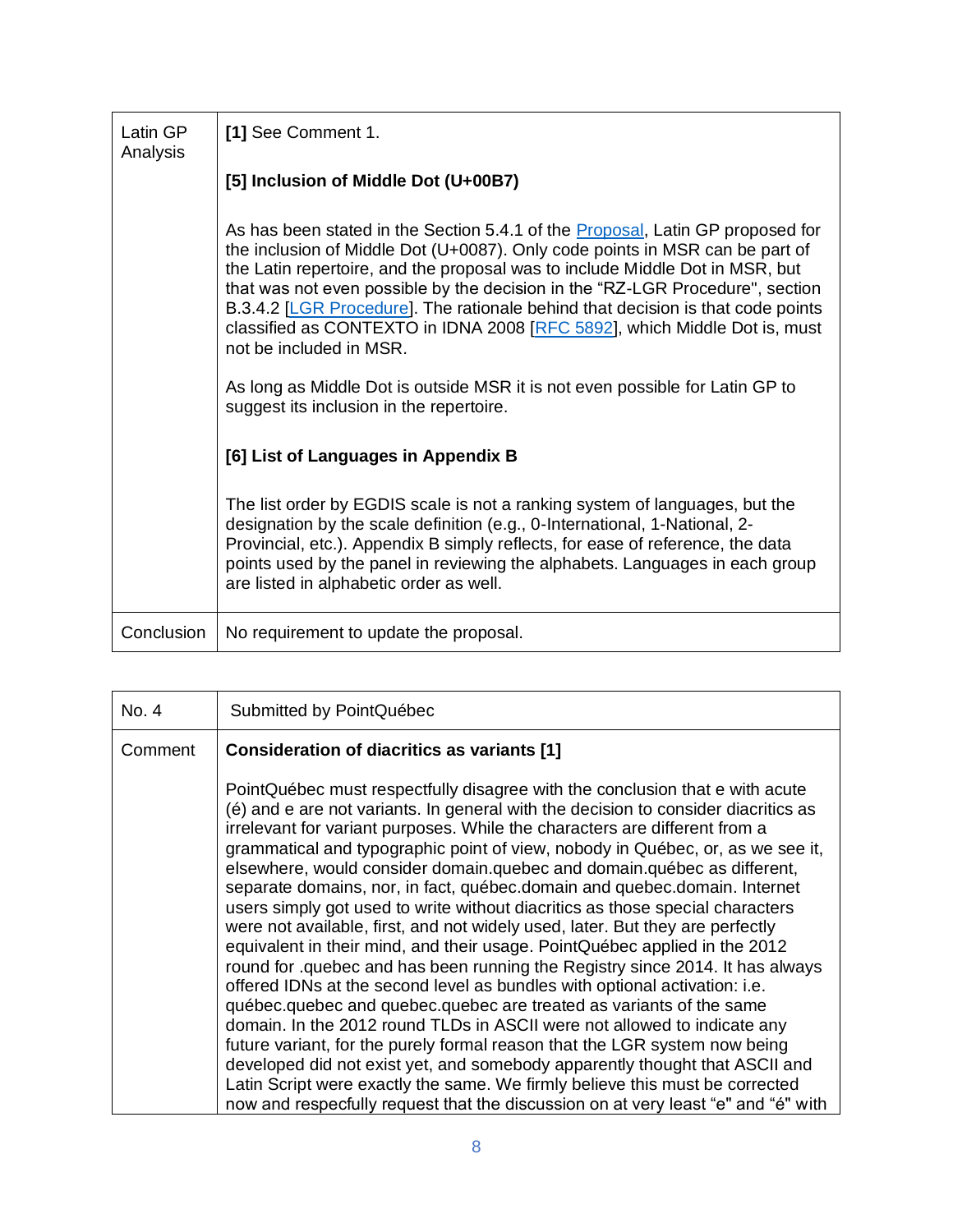|                      | acute as variants, but more generally, diacritics and base characters as variants<br>be reopened. Point Québec wants the Latin Script committee to express a<br>request to modify the report to include in the Latin GP script that the letter é (No<br>47 : code 00E9) as a variant of the ASCII «e» without an accent but more<br>generally, diacritics and base characters as variants be reopened. >> >> Thank<br>you for considering our request.  |
|----------------------|---------------------------------------------------------------------------------------------------------------------------------------------------------------------------------------------------------------------------------------------------------------------------------------------------------------------------------------------------------------------------------------------------------------------------------------------------------|
|                      | <b>Summary</b>                                                                                                                                                                                                                                                                                                                                                                                                                                          |
|                      | Point Québec wants the Latin Script committee to express a request to modify<br>the report to include in the Latin GP script that the letter $\acute{e}$ (No 47: code 00E9)<br>as a variant of the ASCII «e» without an accent                                                                                                                                                                                                                          |
|                      | PointQuébec wants to inform the Latin Script committee that the GeoTld<br>«.Québec» with the acute accent should be considered as a variant<br>of «.Quebec» without an accent. It was not possible to successfully apply for<br>the name with an accent in 2012, unfortunately. We strongly believe that, from a<br>worlwide French community perspective, the letter «é» (No 47: code 00E9) is a<br>simple variant of the ASCII «e» without an accent. |
| Latin GP<br>Analysis | [1] See Comment 1. Also look at Final Report of the GNSO New gTLD<br>Subsequent Procedures, being considered by the ICANN board, for various<br>recommendations about variants.                                                                                                                                                                                                                                                                         |
| Conclusion           | No requirement to update the proposal.                                                                                                                                                                                                                                                                                                                                                                                                                  |

| No. 5   | Submitted by Armenian Generation Panel                                                                                                                                                                                                                                                                                                                                                                                                                                                                                                                                   |
|---------|--------------------------------------------------------------------------------------------------------------------------------------------------------------------------------------------------------------------------------------------------------------------------------------------------------------------------------------------------------------------------------------------------------------------------------------------------------------------------------------------------------------------------------------------------------------------------|
| Comment | Additional variant code points [7]                                                                                                                                                                                                                                                                                                                                                                                                                                                                                                                                       |
|         | Armenian GP had studied Latin GP proposal and has no objection to it.<br>Some cross-script variants defined in Latin LGR will produce more variants in<br>Armenian LGR. Armenian GP will incorporate these variants in the updated<br>version of Armenian LGR.<br>At the same time, some of the similarity of the Armenian and Latin script (see<br>below) is not reflected in the Latin GP proposal.<br>Latin script Armenian script<br>U+0071 q U+563 q<br>U+0064 d U+56A d<br>U+0068 h U+570 h<br>U+006E n U+575 n<br>We are ready to discuss them with the Latin GP. |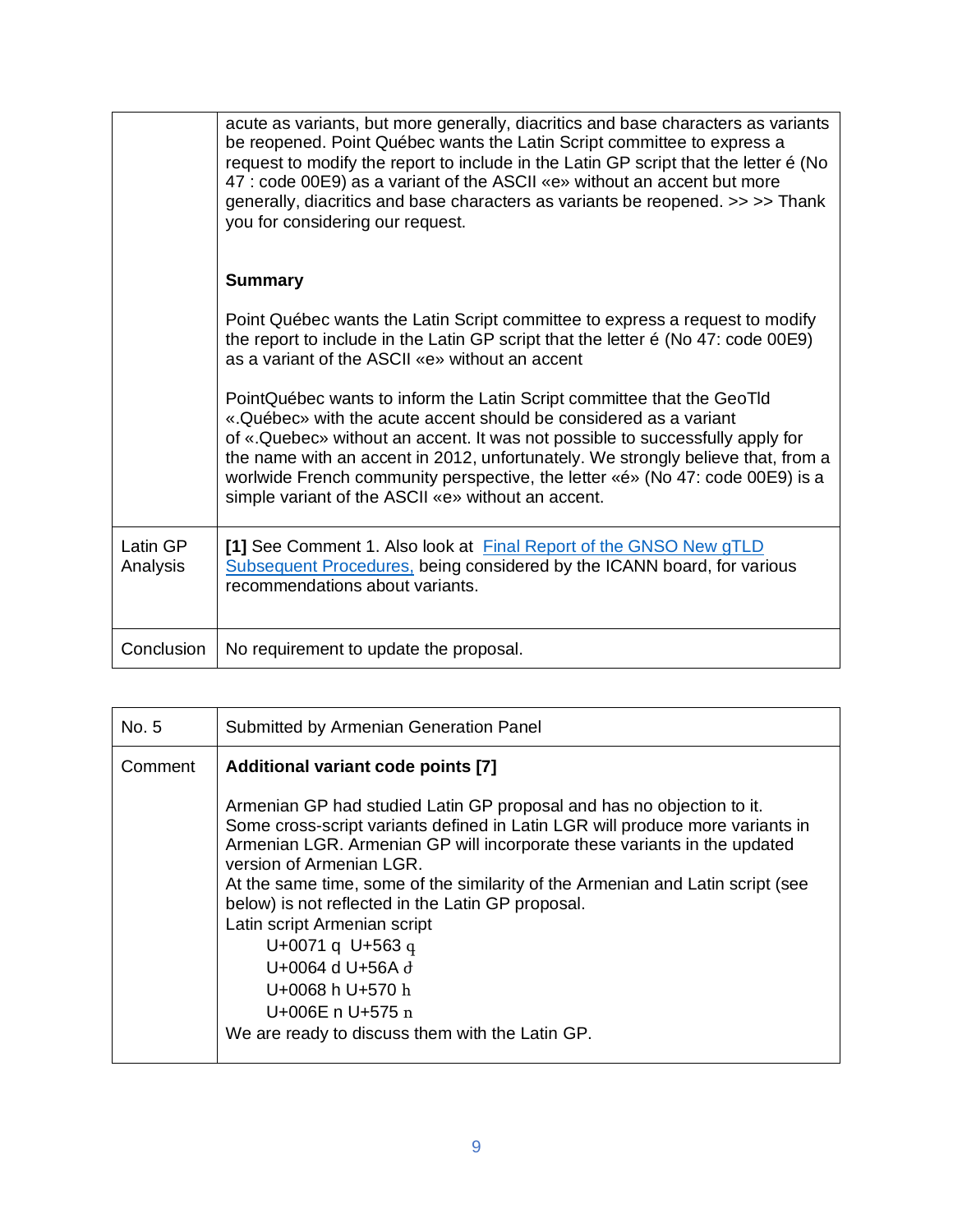| Latin GP<br>Analysis | The Latin GP agrees that there are certain similarities between the Latin and<br>the Armenian script. For this reason, it has dedicated a full section (Section<br>D.9.3.) to compare all characters that could be considered remotely similar. |
|----------------------|-------------------------------------------------------------------------------------------------------------------------------------------------------------------------------------------------------------------------------------------------|
|                      | When you take a look at the table in that section, you will find all four of your<br>cases mentioned there.                                                                                                                                     |
|                      | • U+0563: The Latin GP compared this character both with U+0071<br>and U+0105. For both comparisons it was decided that they should<br>not be variants due to them not being similar enough.                                                    |
|                      | • U+056A: The Latin GP compared this character with U+0064,<br>U+0257 and U+0111. It was decided that none of them should be<br>variants due to them not being similar enough.                                                                  |
|                      | • U+0570: The Latin GP compared this character with U+0068 and<br>found that they indeed are almost indistinguishable for certain fonts.<br>We therefore decided to include a variant relationship for this pair.                               |
|                      | U+0575: The Latin GP assumed this is a typo and you actually<br>$\bullet$<br>meant U+0578.                                                                                                                                                      |
|                      | U+0578: The Latin GP compared this character with U+006E and<br>$\bullet$<br>found that they indeed are almost indistinguishable for certain fonts.<br>We therefore decided to include a variant relationship for this pair.                    |
| Conclusion           | No requirement to update the proposal.                                                                                                                                                                                                          |

| No. 6   | Submitted by Bill Jouris                                                                                                                                                                                                                                                                                                                                                                                                                                                                                                                                                                                                                                                                                                                                                   |
|---------|----------------------------------------------------------------------------------------------------------------------------------------------------------------------------------------------------------------------------------------------------------------------------------------------------------------------------------------------------------------------------------------------------------------------------------------------------------------------------------------------------------------------------------------------------------------------------------------------------------------------------------------------------------------------------------------------------------------------------------------------------------------------------|
| Comment | <b>Repertoire [4]</b>                                                                                                                                                                                                                                                                                                                                                                                                                                                                                                                                                                                                                                                                                                                                                      |
|         | The whole point of the IDN project is to make sure that users worldwide can<br>create domain names in their own language and their own script. That includes<br>not just very widespread scripts, but also very local ones. Of the 450+ living<br>languages which use the Latin script, the Latin GP has chosen to include less<br>than half in establishing the repertoire. (The omission is made worse by the fact<br>that the vast majority of the languages which are not included are from sub-<br>Saharan Africa, while none of the Panel members are from that region nor<br>speak the languages used there.)                                                                                                                                                       |
|         | The criteria used were to include "official languages" plus languages which are<br>not so designated but have at least 1 million users. However, classification as<br>an official language depends on local politics, the resources available to the<br>local government to conduct business in additional languages, and vagaries of<br>colonial boundaries drawn by diplomats thousands of miles away without<br>references to the peoples on the ground. And the threshold is both arbitrary and<br>subject to the ever-changing populations of native speakers. Due to the criteria<br>used, we have the ludicrous situation where a language like Hawaiian (25,000<br>native speakers) is included, while a language like Obolo (300,000+ native<br>speakers) is not. |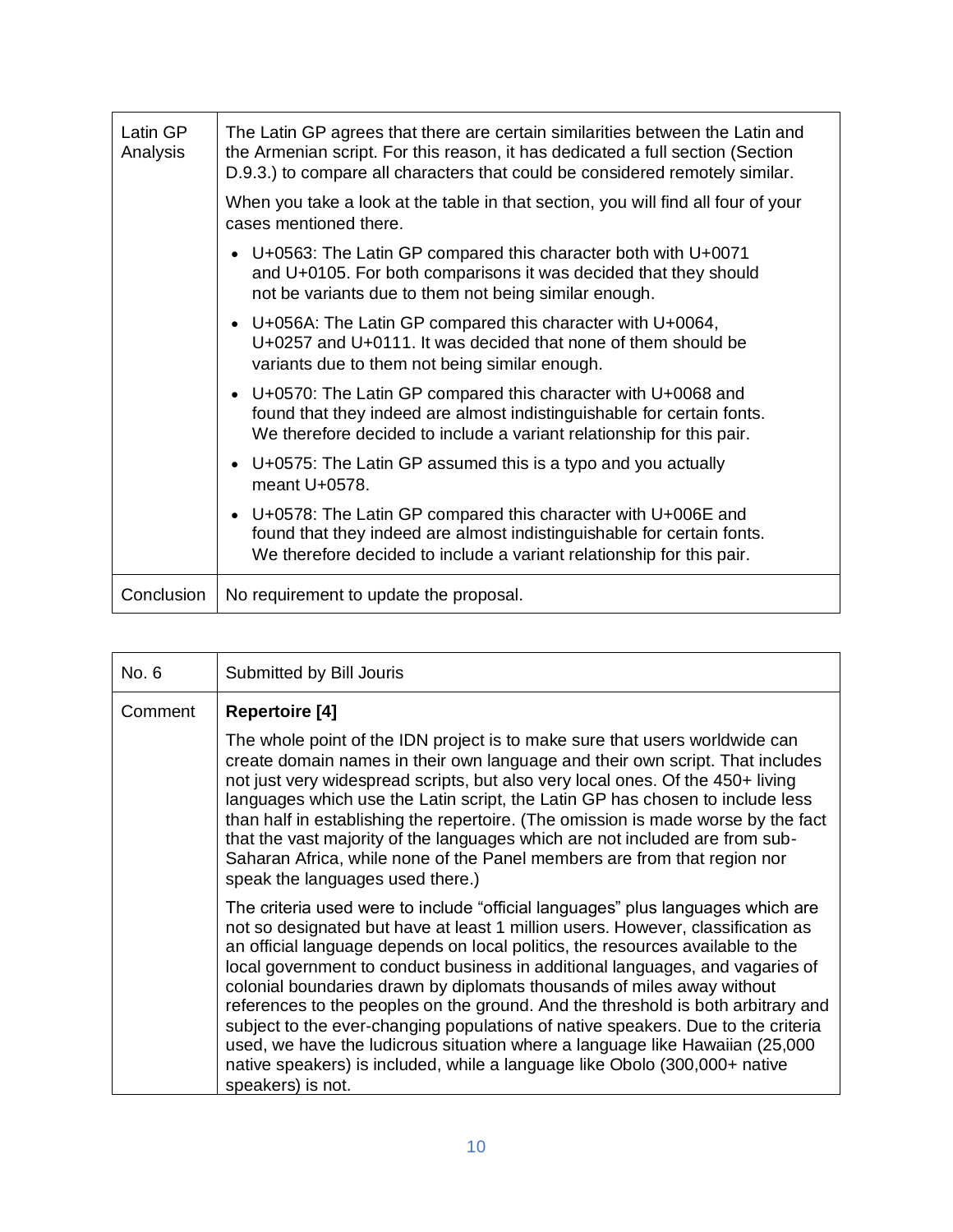The Latin GP needs to go back and spend the few weeks required to include those languages. (I recognize that this will also require some additional work to evaluate possible variants involving the additional codepoints from the additional languages. So be it.)

### **Variants [1] [8]**

One of the foundational [principles](https://www.icann.org/en/system/files/files/lgr-procedure-20mar13-en.pdf) for the Internationalization of Domain Names project is the

**Least Astonishment Principle:** A Code Point in the Zone Repertoire should not present recognition difficulties to the zone's intended user population and should not lend itself to malicious use.

Further, the [IDN Variant TLD Implementation](https://www.icann.org/resources/pages/idn-variant-tld-implementation-2018-07-26-en) document states that

"The variant management mechanism should "promote a good user experience", which means that it should "avoid including variant TLDs in a manner that would create user vulnerabilities or a probability of confusion".

But the Panel seems to have lost track of that in establishing variants.

The Latin script makes use of some 20 diacritic marks, which are used to modify one of more underlying letters. However, most languages use only a small subset of these. While the members of the Panel are, of course, familiar with all of the diacritic marks, the typical user will only be acquainted with half of them or less. This increases the potential for confusion, as it is difficult to recognize as different a diacritic which one does not even realize exists. For example, suppose the user has never encountered the Dot Above diacritic, and is expecting an Acute (or Grave) diacritic. When presented with a Domain Name which uses a Dot Above, he is unlikely to realize that it is not the Doman Name featuring an Acute that he was expecting.

Evaluation of possible variants involved the Panel members looked at pairs of glyphs side by side (a luxury that an end user would not have during normal use), while knowing that they were looking at two different glyphs. They then decided how likely it was that, in looking at a Domain Name, they would realize that the two were different.

The Panel initially took a simple majority rule approach (4 of the 7 Panel members). But the Integration Panel quickly advised the Panel that identifying variants was not a matter for a vote. What the Panel chose to do in response was to raise the bar, and only recognize as variants those that 5 of the 7 expert members found indistinguishable. What the Panel should have done at that point was to recognize that typical users have far less expertise and experience than the Panel members. And that our experts were doing a side-by-side comparison (a luxury the user would not typically have) of two glyphs that we already knew were different. And so if 3, or even just 2, members found the glyphs confusable in those circumstances, the typical naïve user looking at a domain name would also.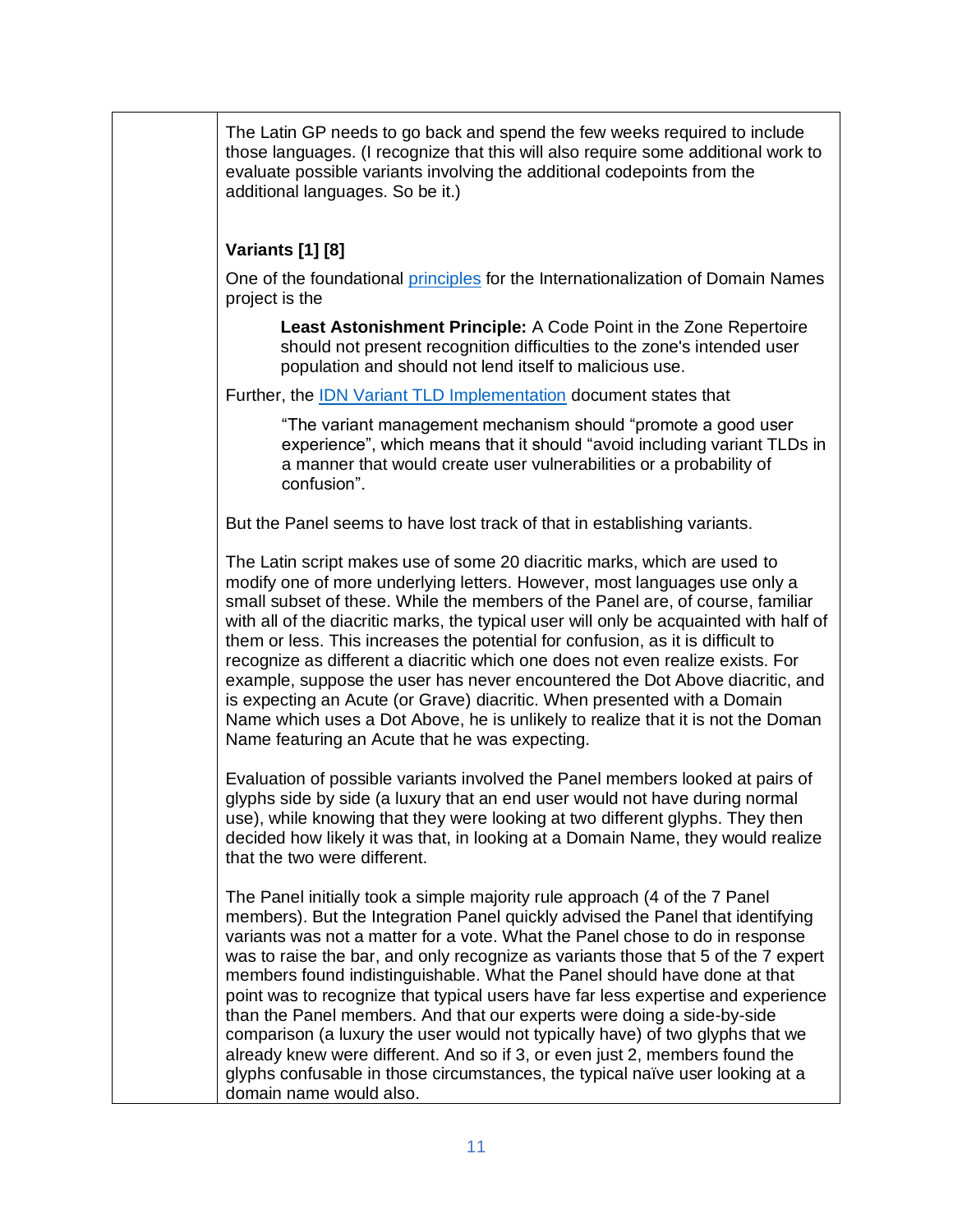The criteria used has resulted in the Panel having an official position that some pairs of glyphs, which a *majority* of the members could not distinguish, nonetheless are different enough that a "reasonably careful user" would somehow magically see the difference. It is simply not possible to reconcile this with the principles above.

The Panel needs to go back and apply a more reasonable standard for variants. Fortunately, the spreadsheets used for the existing ratings are still available. Thus the revision should be quite straightforward, if tedious.

#### **Underlining [2]**

Also, there is the issue of Underlining. The Panel asserts that the underlining added to domain names is interrupted by blank pixels on either side of any below-the-line diacritics, and thus a "reasonably careful user" will be able to find them. Even assuming that said user could spot diacritics that he has never seen and so doesn't know to look for, there is another problem. While some browsers (Chrome, Firefox) do put in blank pixels, others (Internet Explorer) do not. Further, some widely used word processors (Word, PowerPoint, Excel) do not. It may be noteworthy that the software that ICANN uses in the Public.

Comment feature also does NOT insert blank pixels. Thus it seems mistaken to say that users will generally be able to see below-the-line diacritics. In fact, any codepoint involving a below-the-line diacritic which is not connected to the basic letter should be considered a variant of that letter.

#### **Other**

There are also a couple of areas where the Latin GP was handed a decision from above, but which should be noted:

# **Capitals [3]**

Because domain names are strictly lower case, the various Generation Panels were directed to ignore capital letters when identifying variants. But this ignores the reality that users have decades of experience which teaches them that, in a domain name, upper and lower case letters are completely interchangeable. (The Greek GP has written about this as well.) For example, .COM would be entirely interchangeable with .com. Therefore, if a user encounters a Cyrillic TLD of .сом, he will automatically assume he is seeing .com in upper case. What he will NOT do is recognize, as the IDN project apparently expects, that the third letter doesn't look like a lower case M, and therefore this is obviously different from .com.

One rationalization for ignoring capital letters anyway is that the size of the letters will indicate that they are not capitals. Note, however, that the Root Zone LGR includes this: "In typical user interface fonts, even code points like "s" and "ട" (U+0D1F) may look indistinguishable." So, we have a type case for cross-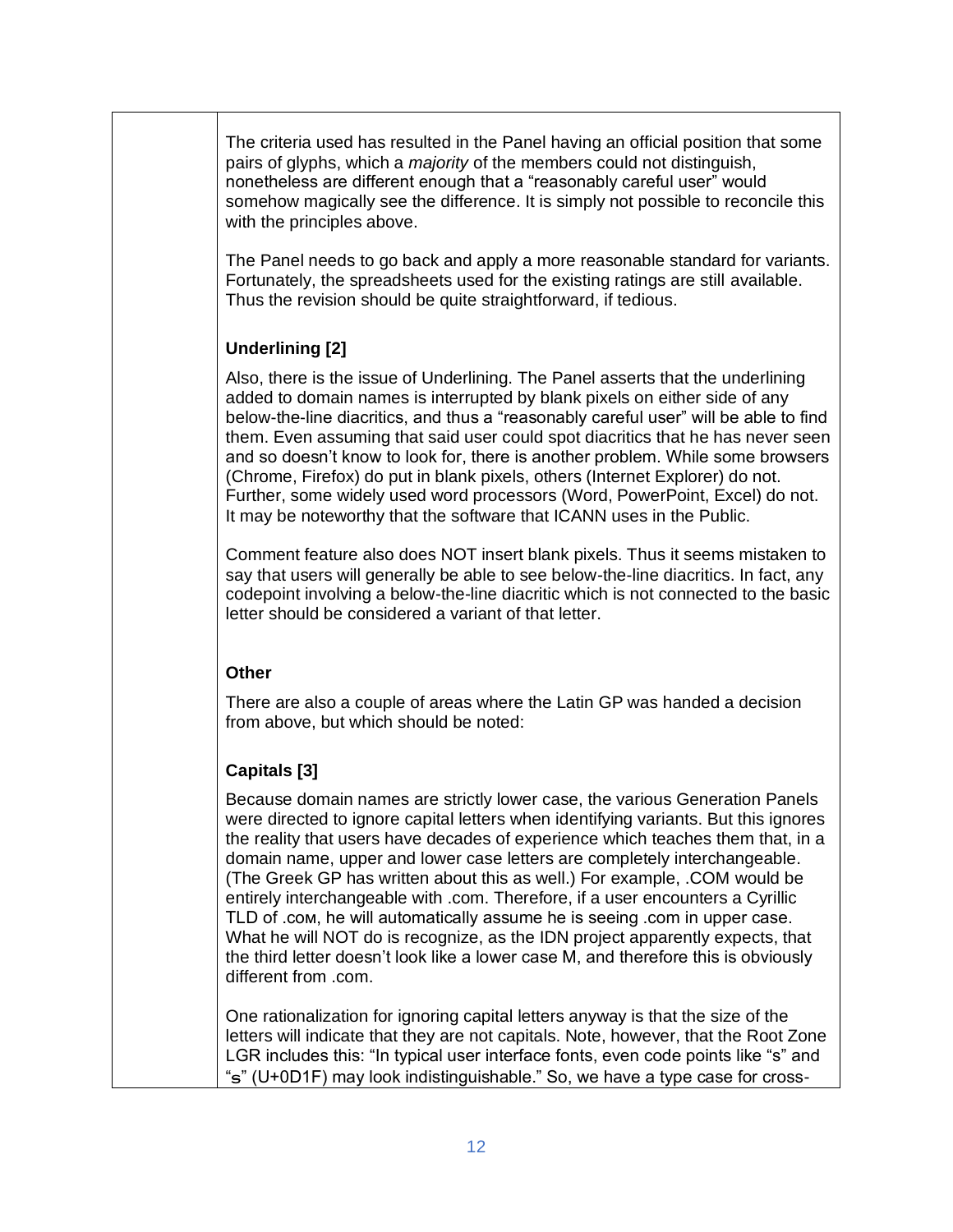|                      | script variants where, in the same font size, on letter is TWICE the size of the<br>other. So such argument cannot stand.                                                                                                                                                       |
|----------------------|---------------------------------------------------------------------------------------------------------------------------------------------------------------------------------------------------------------------------------------------------------------------------------|
|                      | The Latin GP cannot change this policy. But the IDN project should be asked to<br>rethink it.                                                                                                                                                                                   |
|                      | <b>Numerals</b> [9]                                                                                                                                                                                                                                                             |
|                      | Numerals are allowed in Second Level Domain Names, but not in Top Level<br>Domain Names. Because the GPs are focused entirely on TLDs, they<br>necessarily ignored numerals. But there are some potential variants here.<br>For example:<br>Numeral One vs Latin Small Letter L |
|                      | Numeral Three vs Latin Small Letter Ezh                                                                                                                                                                                                                                         |
|                      | Numeral Five vs Malayalam Letter Tta                                                                                                                                                                                                                                            |
|                      | Numeral Zero vs Malayalam Letter Ttha                                                                                                                                                                                                                                           |
| Latin GP<br>Analysis | [1], [2], [3], [4], see Comment 1.                                                                                                                                                                                                                                              |
|                      | [8], IDN Variant TLD Implementation Framework                                                                                                                                                                                                                                   |
|                      | The reference to the IDN Variant TLD Implementation Framework is not<br>applicable in the context of the making of the RZ-LGR.                                                                                                                                                  |
|                      | [9], Numerals                                                                                                                                                                                                                                                                   |
|                      | Digits are not included in the MSR (Maximal Starting Repertoire) and are<br>prohibited for top-level labels and are therefore deemed out of scope for<br>analysis.                                                                                                              |
|                      |                                                                                                                                                                                                                                                                                 |
| Conclusion           | Besides updating the proposal as per [4] (see Comment 1), no other<br>requirement to update the proposal.                                                                                                                                                                       |

| No. 7                | Submitted by Khmer Script Generation Panel                                                                                                                                                          |
|----------------------|-----------------------------------------------------------------------------------------------------------------------------------------------------------------------------------------------------|
| Comment              | On behalf of Khmer GP, I would like to congratulate to Latin GP for the<br>Proposal for Latin Script Root Zone Label Generation Rules.<br>We have no technical changes suggestion for the proposal. |
| Latin GP<br>Analysis | The GP thanks the Khmer script GP for the comment.                                                                                                                                                  |
| Conclusion           | No requirement to update the proposal.                                                                                                                                                              |